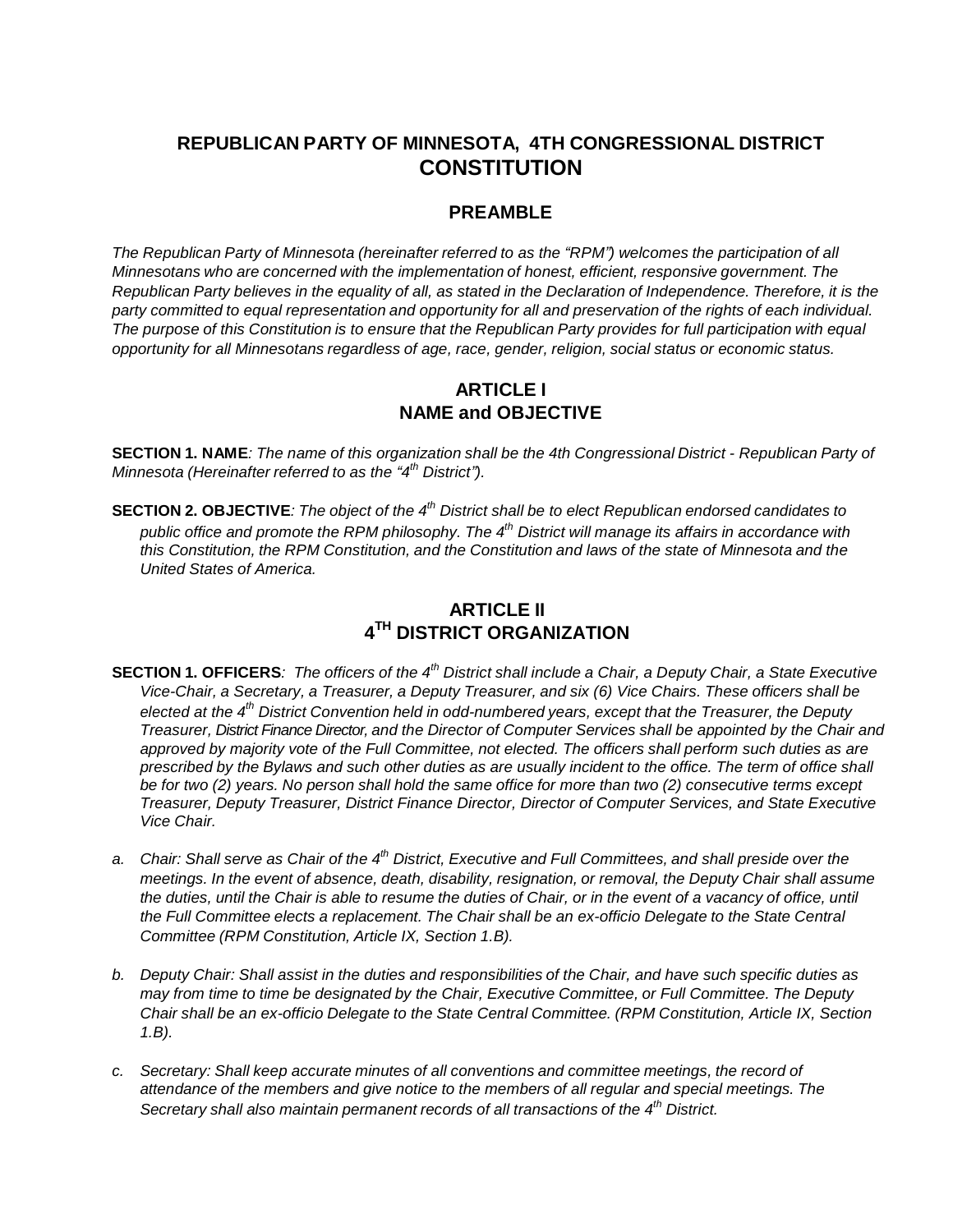- d. Six (6) Vice Chairs: Shall have such specific duties as may from time to time be designated by the Chair, *Executive Committee, or Full Committee. All vice chairs shall be elected on one ballot.*
- e. State Executive Vice Chair: Shall represent the 4<sup>th</sup> District at the meetings of the State Executive *Committee. In the absence, or in the event of the death, disability, resignation, removal, or leave of absence of the State Executive Vice Chair, the Chair shall assume the duties, until the State Executive* Vice Chair is able to resume his / her duties, or until the Full Committee elects a replacement. The State *Executive Vice Chair shall be the At-Large Delegate to the State Central Committee. (RPM Constitution, Article IX, Section 1.B).*
- f. Treasurer: Shall be the custodian of the funds of the 4th District Republican Party of Minnesota, provide an *annual report and such other reports as requested by the Chair, the Executive Committee, and the Full Committee, and make proper filings as required by law.*
- *g. Deputy Treasurer: Shall assist the Treasurer in the duties specified in (f).*
- **SECTION 2. 4th DISTRICT ORGANIZATION**: The Basic Unit of the  $4<sup>th</sup>$  District shall be the Basic Political *Organizational Unit (hereinafter referred to as "BPOU"), organized by House or Senate Districts, which shall be organized in accordance with the RPM State Constitution, ARTICLE XI, titled "Basic Political Organizational Unit Administration," and this 4th District Constitution.*

**SECTION 3. EXECUTIVE COMMITTEE***: The Executive Committee shall be composed of the following people:*

- *a. The 4 th District Officers*
- *b. The 4 th District Finance Director*
- *c. The 4 th District Director of Computer Services*

SECTION 4. FULL COMMITTEE: The Full Committee shall consist of the following residents of the 4<sup>th</sup> District:

- *a. The 4 th District Executive Committee.*
- *b. Each BPOU shall designate four (4) members of their Executive Committee from each House District area and forward the names, addresses and email to the 4th District.*
- *c. Where a BPOU does not have four (4) members of their Executive Committee from each House District* area that reside in the 4<sup>th</sup> District, the BPOU shall designate a Delegate or Alternate who does reside within *the 4th District to serve as a representative to the 4 th District Full Committee.*
- *d. The Chairs of the city organizations created under Articles IV and V.*
- e. One representative from each Party affiliate elected by a vote of the 4<sup>th</sup> District members of the affiliate *(See Article VI, Section 2).*
- *f. Once the Full Committee is established, any member that is unable to attend a Full Committee meeting may designate any member of the BPOU Executive Committee, or a Delegate, or an Alternate to the 4 th District from their House District, to attend in their place.*
- **SECTION 5. STANDING COMMITTEES***: Other than the Constitution and Bylaws Committee, all other standing committees and their duties and membership shall be defined in the 4 th District Bylaws.*

**SECTION 6. REAPPORTIONMENT***: The 4 th District shall implement a reapportionment plan according to the RPM Constitution.*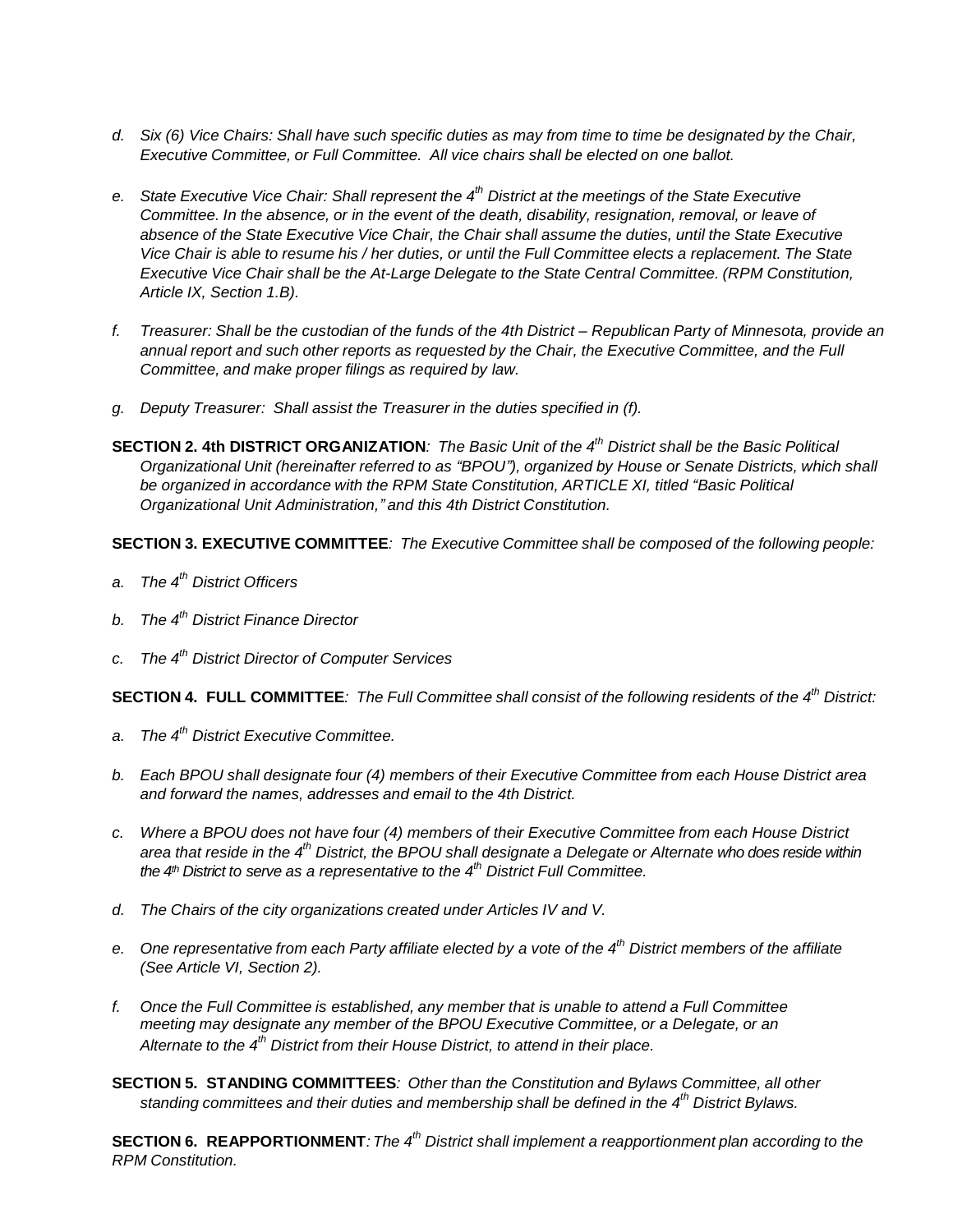SECTION 7. REMOVAL: Any 4<sup>th</sup> District Officer or any member of the Executive Committee may be removed by a *two-thirds vote of the members present at a meeting of the Full Committee where advanced notice is provided in accordance with the State RPM Constitution.*

#### **ARTICLE III SENATE DISTRICT COORDINATING COMMITTEE**

**SECTION 1. SENATE DISTRICT COORDINATING COMMITTEE***: If a BPOU is organized by House District, the BPOU Chairs of each House District shall organize a Senate District Coordinating Committee. It shall have the responsibility to organize a candidate search for the office of State Senator and to assist in the campaign for State Senator.*

#### **ARTICLE IV SAINT PAUL REPUBLICAN ORGANIZATION**

- **SECTION 1. TITLE:** There shall be established a Saint Paul Republican organization consisting of the Saint Paul *Republican City Committee (hereinafter referred to as "City Committee").*
- **SECTION 2. WARD CAUCUSES***: A ward caucus may be held in odd-numbered years in each ward. Each*  person eligible to vote in the next city election in the ward who supports the principles and ideals of the *Party shall be entitled to participate. Each caucus may pass resolutions.*
- **SECTION 3. CITY COMMITTEE***: The City Committee shall be composed of the City Committee officers and* the delegates to the 4<sup>th</sup> District Convention who reside in the city. The City Committee officers shall *include a Chair, a Deputy Chair, a Secretary, and a Treasurer. The Chair and Deputy Chair shall be elected in even- numbered years at a sub-convention following the 4 th District Convention.*
- **SECTION 4. CITY CONVENTION:** A City Convention shall be held in each odd-numbered year at the call of the City Committee. The voting members shall be the 4<sup>th</sup> District delegates and seated alternates who reside in *the city. The City Convention may consider endorsements for city-wide offices including Mayor and School Board. Endorsement for an office of less than city-wide scope may be made at a convention in accordance with RPM provisions for local elections.*
- **SECTION 5. CONSTITUTION AND BYLAWS***: The City Convention or the City Committee shall adopt an adequate Constitution and/or Bylaws which are not inconsistent with this Constitution, the RPM Constitution, and the Constitutions and laws of the State of Minnesota and the United States of America.*
- **SECTION 6. GOVERNANCE**: The City Convention shall be accountable to the  $4<sup>th</sup>$  District for its operating *activities. The 4 th District shall establish adequate governance through the Bylaws and by resolution of the Full Committee.*

#### **ARTICLE V OTHER CITY ORGANIZATIONS**

**SECTION 1. PURPOSE***: Other cities which lie in whole or in part within the 4 th District may establish Republican organizations for the purposes of:*

- *a. Finding qualified candidates for city offices and aiding their campaigns;*
- *b. Aiding campaigns for and against ballot questions; and*
- *c. Speaking on behalf of the city Republicans on city issues.*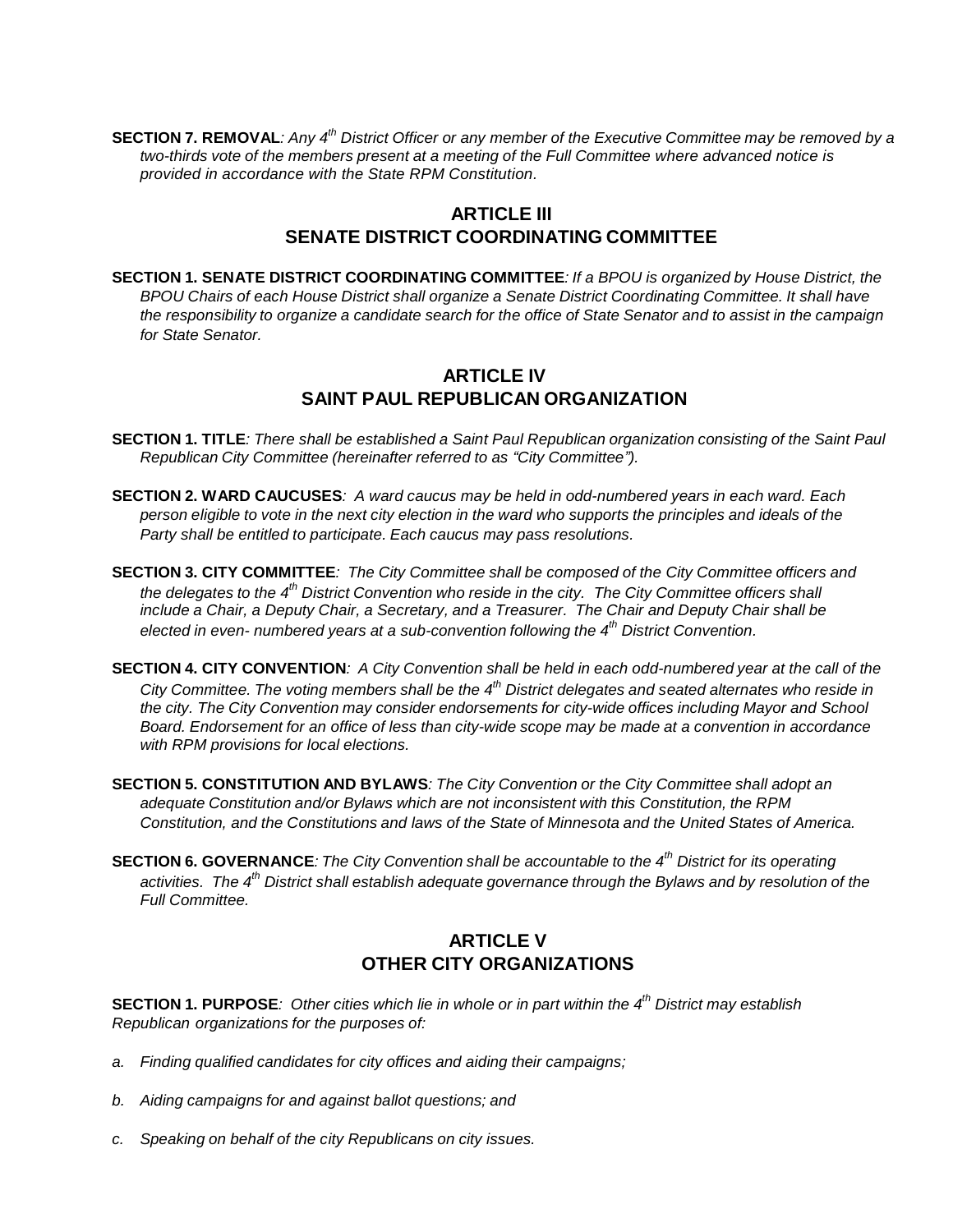- **SECTION 2. CONSTITUTION AND BYLAWS***: Each city organization shall adopt an adequate constitution and/or bylaws which are not inconsistent with this Constitution, the RPM Constitution, and the Constitutions and laws of the State of Minnesota and the United States of America.*
- SECTION 3. OFFICERS: Each city organization shall elect officers including at least a Chair, a Deputy Chair, a *Secretary, and a Treasurer.*
- **SECTION 4. CAUCUSES***: City organizations shall caucus whenever required by the city charter. Each person*  eligible to vote at the next city election and who supports the Party philosophy shall be entitled to participate and to vote at such a caucus. Caucuses shall be held for the largest unit of political subdivision of the city. *Each caucus shall elect officers and delegates to the city convention as provided in the city organization constitution and/or bylaws and may pass resolutions.*
- **SECTION 5. CITY CONVENTIONS***: City Conventions shall be held in each odd numbered year at the call of the city committee. The voting members shall be the delegates and seated alternates elected at all of the city caucuses. Alternates shall be seated only in the wards or political subdivisions from which they were elected.*

### **ARTICLE VI AFFILIATES**

- **SECTION 1. RIGHTS OF AFFILIATED ORGANIZATIONS***: The right of special organizations having Party*  affiliations to exist and carry on their activities as they see fit, consistent with the objects, platforms and *principles of the Party is recognized. The organization of permanent local clubs and organizations or party members for the purpose of holding meetings and carrying on other activities supporting the Party and* public welfare shall be permitted and encouraged. The activities of all such Party affiliates in the 4<sup>th</sup> District during election campaigns shall be coordinated with 4<sup>th</sup> District activities and subject to the direction of the *4 th District Chair.*
- SECTION 2. SUBMISSIONS TO 4<sup>TH</sup> DISTRICT: Each affiliate carrying on activities in the 4<sup>th</sup> District shall submit *a current list of officers and a copy of the minutes of the convention electing one representative to serve on* the Full Committee and one delegate and one alternate to attend the 4<sup>th</sup> District Convention. The Full Committee representative and the delegate and alternate to the  $4<sup>th</sup>$  District Convention must reside in the  $4<sup>th</sup>$ District and be elected by the affiliate members that reside in the 4<sup>th</sup> District. An affiliate delegate or alternate shall not be a regular Party delegate or alternate. An affiliate failing to comply with one of these requirements will lose its voting privileges at the 4<sup>th</sup> District Convention or the Full Committee, whichever is applicable.

#### **ARTICLE VII 4TH DISTRICT CONVENTIONS**

**SECTION 1. CALL:** A  $4^{\text{th}}$  District Convention shall be held annually at the call of the State Executive Committee, the State Central Committee or the 4<sup>th</sup> District Executive Committee and at such other times and for such *other purposes as the committee calling the convention may determine. The location shall be determined by* the 4<sup>th</sup> District Full Committee. Written or electronic calls shall be issued to all delegates and alternates at least *ten (10) calendar days prior to the convention, except in the case of a post-primary endorsing convention, in* which case the written or electronic call shall be issued at least five (5) calendar days prior to the convention.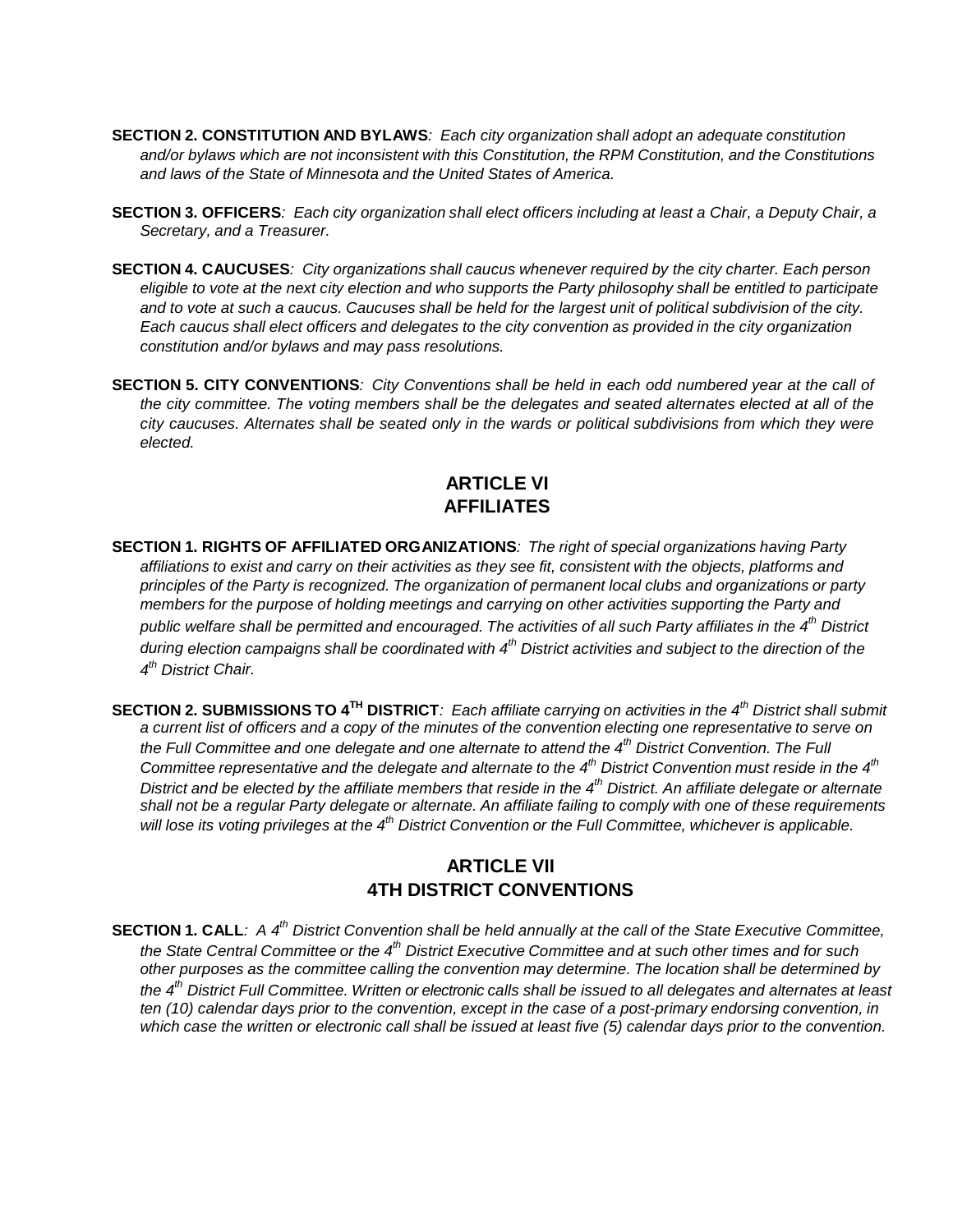**SECTION 2. DELEGATES***: The delegates and alternates to the 4 th District Convention shall be:*

- *a. Delegates and alternates to the 4 th District Convention elected at BPOU Conventions. The number of delegates each BPOU will be entitled to elect will be determined by the 4 th District Executive Committee, provided that the basis of apportionment shall be uniform throughout the 4 th District and shall be based upon* the votes cast for the Republican candidate for governor in the last preceding statewide general election, or, if *such election was a presidential election, the votes cast for the Republican candidate for President.*
- b. One delegate and one alternate from each RPM affiliate who are residents of the 4<sup>th</sup> District elected at a 4<sup>th</sup> *District caucus held by each RPM affiliate.*
- SECTION 3. BUSINESS: The 4<sup>th</sup> District Convention shall transact such business as is specified in the Call of *the Convention and may transact such other business as a majority of the convention may determine.*
- **SECTION 4. ENDORSEMENT***: Any candidate for public office may be granted pre-primary endorsement by the*  $4<sup>th</sup>$  District Convention if the candidate receives a 60 percent vote of the convention and if the 60% is *greater than or equal to at least a majority of the registered delegates and seated alternates as established by the last report of the Credentials Committee preceding such vote. If the public office sought by the* candidate is legally partisan, then the candidate must agree to seek the office as a Republican if the *endorsement is received. When more than one such candidate is nominated for endorsement, none of them shall be voted upon separately.*
- **SECTION 5. CONVENTION COMMITTEES***: The Convention committees may include the Credentials, Arrangements, Rules, Nominations, and Platform Committees, which shall consist of a representative from each BPOU selected by the BPOU. All members of the convention committees must be 4th District Delegates* or Alternates. The 4<sup>th</sup> District Chair shall appoint one member of each committee to serve as the committee *chair. The 4 th District Chair and Deputy Chair shall serve as ex-officio (non-voting) members of each respective committee with the exception of Nominations unless otherwise provided for herein or in the 4 th District Bylaws.*
- **SECTION 6. PLATFORM COMMITTEE***. The Platform Committee shall consist of a representative from each BPOU selected by the BPOU. All members of the Platform Committee must be 4th District Delegates or*  Alternates. The 4<sup>th</sup> District Chair shall appoint one member of the committee to serve as the committee *chair.*
- *a. The Platform Committee shall meet in even-numbered years at the call of the 4 th District Chair.*
- *b. In even-numbered years, the Platform Committee shall review all of the resolutions passed at BPOU conventions. In accordance with the RPM Constitution, Article VI, Section 3, the committee shall determine which resolutions are new resolutions (i.e., address issues that are not addressed in the current permanent platform). The committee shall recommend to the 4th CD convention the following changes:*
	- *i Adoption of the new resolutions identified by the committee;*
	- *ii. Elimination of those resolutions that are no longer germane;*
	- *iii. Combining those resolutions that are similar;*
	- *iv. Clarifying those resolutions that are confusing;*
	- *v. Reconsideration of those resolutions that are in conflict with other resolutions;*
	- *vi. Any resolution submitted by at least 25% of BPOUs shall be considered.*
- **SECTION 7**. The  $4<sup>th</sup>$  District Chair shall appoint the Convention Officers and personnel deemed necessary for *the operation of the 4 th District Convention.*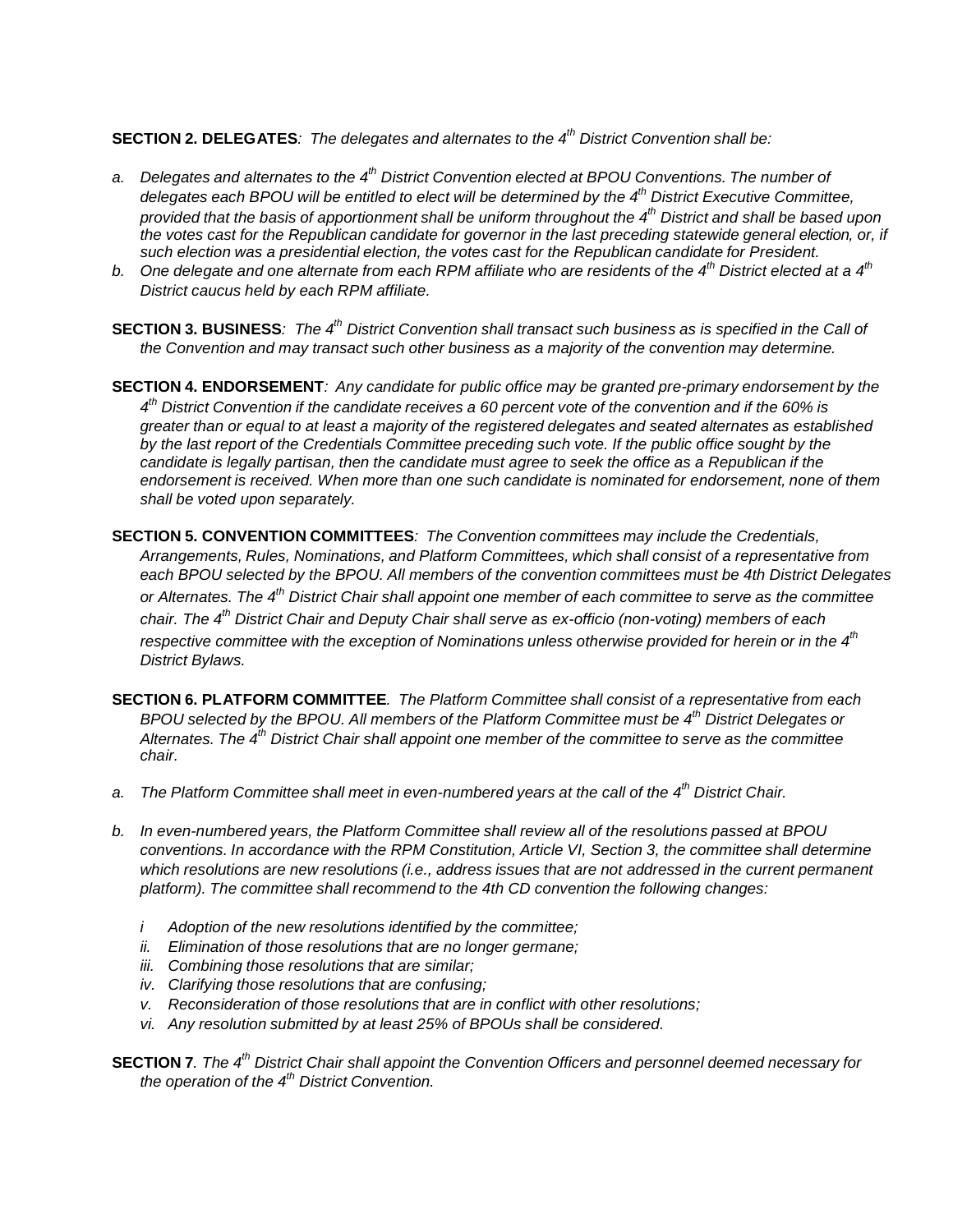## **ARTICLE VIII CONVENTIONS FOR BPOU AND OTHER POLITICAL ORGANIZATIONS**

- **SECTION 1. OTHER POLITICAL SUBDIVISION CONVENTIONS***: An unorganized political subdivision*  convention may be held for the sole purpose of endorsement of a Republican Candidate, by either a joint call of the affected BPOUs, or by the 4<sup>th</sup> District Executive Committee, pursuant to the RPM Constitution, Article *V.*
- **SECTION 2. DELEGATES***: Conventions shall be composed of the delegates and seated alternates elected at the most recent precinct caucuses as required by state law. Only those delegates and seated alternates residing within the political subdivision for which the convention was called shall receive the call. Refer to the RPM Constitution, Article VIII, Section 1.*
- **SECTION 3. APPORTIONMENT OF DELEGATES AND ALTERNATES***: Refer to the RPM Constitution, Article VIII, Section 1.*

#### **SECTION 4. METHOD OF CALLING***:*

- *a. CONVENTIONS FOR BPOU AND ANY POLITICAL SUBDIVISION WHOLLY WITH A BPOU: BPOU Conventions shall be held annually at the call of the State Executive Committee, the State Central Committee, the 4 th District Executive Committee, or the BPOU Executive Committee, preceding the 4 th District Convention. Special BPOU Conventions may be held at the call of the same committees at such time and for such purpose as the committee calling the convention may determine. BPOU Conventions* shall be held at a place determined by the calling committee. Refer to the RPM Constitution, Article VIII, *Section 2.*
- *b. CONVENTIONS FOR POLITICAL SUBDIVISIONS CROSSING BPOU LINES: When a political subdivision* crosses BPOU lines but lies entirely within the 4<sup>th</sup> District, the 4<sup>th</sup> District Executive Committee or the political *subdivision executive committee may issue the call for a convention, appoint a convener, and specify the proportionate delegate voting strength of the delegates from the BPOU'S involved.*
- *c. CONVENTIONS FOR BPOU'S OR OTHER POLITICAL SUBDIVISIONS PARTIALLY OUTSIDE THE 4 TH DISTRICT: If any BPOU or other political subdivision crosses the 4 th District lines, the State Executive Committee or the political subdivision executive committee may issue the call for an endorsing convention, appoint a convener, and specify the proportionate voting strength of the delegates from the BPOU'S involved.*
- d. TIME OF CALL: Written or electronic calls shall be issued to all delegates and alternates at least ten calendar days prior to the convention, except in the case of a special endorsing convention in which case the call shall be issued at least five (5) calendar days prior to the convention. Refer to the RPM Constitution, Article V, *Section B.*
- *e. LEGISLATIVE DISTRICT ENDORSING CONVENTION: If a legislative district endorsing convention has not* been called six (6) weeks before filings close and a majority of the precinct chairs of the district request an *endorsing convention, then the 4 th District Chair shall issue the call for such a convention.*

#### **SECTION 5. ENDORSEMENT:**

- *a. Any candidate for public office may be granted pre-primary endorsement if the candidate receives a 60% vote of the convention as established by the last report of the credentials committee preceding such vote. If the public office sought is legally partisan, then the candidate must agree to seek the office as a Republican if the endorsement is received prior to being considered for pre-primary endorsement. Where only one candidate is nominated for endorsement, refer to the RPM Constitution, Article V, Section 3B3*
- *b. Pursuant to the RPM State Constitution Article V Section 3I, CD4 promotes that BPOU organizations seek to utilize opportunities, where it is preferable to endorsement, to use the "Recommended Status.*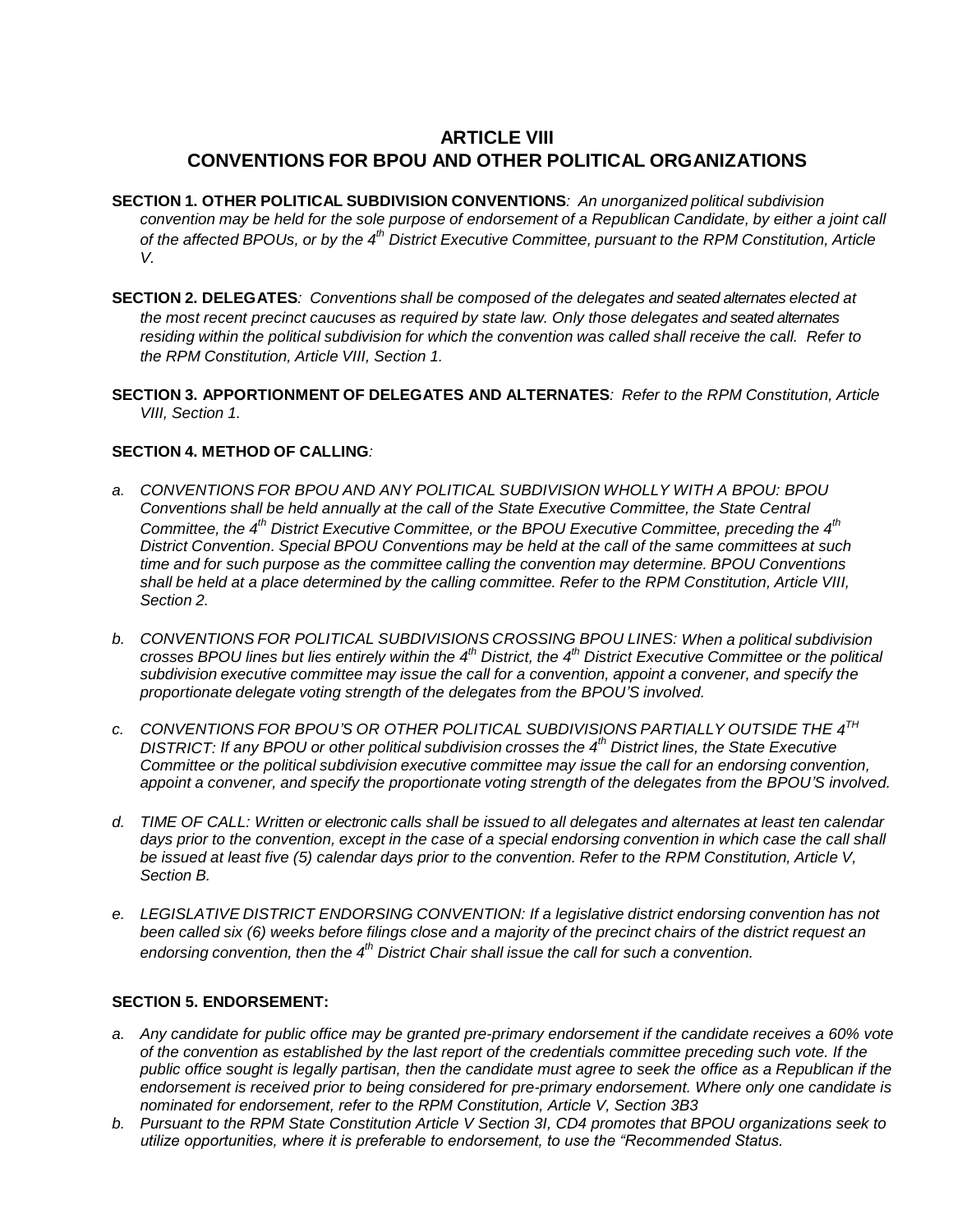- *i. Any candidate for any non-partisan elective public office may be recommended for office, provided that the following conditions are met:* 
	- *a) The candidate shall be vetted by a process approved by the BPOUs or CDs that lie partially or wholly within the district represented by the office being sought and*
	- *b) The candidate shall receive a 60% vote of approval from the executive committees of a majority of the BPOUs or CDs in the applicable jurisdiction.*
- ii. *An endorsement supersedes a recommendation for any given position.*
- **SECTION 6. STATE AND CONGRESSIONAL DISTRICT DELEGATES***: Delegates and alternates to the RPM Convention shall be elected at a BPOU Convention held in even-numbered years. They may also be the delegates and alternates to 4th District Conventions. If the BPOU Constitution so provides, BPOU Conventions may elect delegates and alternates annually for a term of one (1) year.*
- **SECTION 7. CITY CONVENTIONS***: Except for provisions mandated by the Party Constitution, no provisions of*  this Article shall apply to campaigns for city office, or to any city conventions within cities that have *organizations formed pursuant to Articles IV and V.*

## **ARTICLE IX VACANCIES**

- **SECTION 1.4<sup>TH</sup> DISTRICT OFFICES**: Any vacancy in a 4<sup>th</sup> District office shall be filled by the 4<sup>th</sup> District Full Committee within ninety (90) days from the date the vacancy occurs. If the 4<sup>th</sup> District Full Committee does *not act within that time, then the 4 th District Executive Committee shall fill the vacancy.*
- **SECTION 2. STATE AND CONGRESSIONAL DISTRICT DELEGATES AND ALTERNATES, AND STATE CENTRAL DELEGATES AND ALTERNATES***: A vacant delegate position shall be filled by the highestranking alternate from the BPOU. Remaining vacancies may be filled at a duly called BPOU Convention in the same manner as the original delegate or alternate was elected.*

# **ARTICLE X STATE CENTRAL DELEGATES**

- **SECTION 1. ELECTIONS***: State Central delegates and alternates shall be elected in odd-numbered years at BPOU Conventions. Each electing convention may elect up to three (3) alternates for each delegate it is allotted. They shall serve until their successors are elected. Only convention delegates and seated*  alternates residing within the 4<sup>th</sup> District shall be eligible to vote for State Central delegates and alternates.
- **SECTION 2. ALLOTMENT FORMULA***: Delegates shall be allotted among the BPOUs according to the BPOU's* percentage of the 4<sup>th</sup> District Republican vote in the last general election for president or governor (rounded to *the nearest 1/1000th of 1%). Delegate numbers of the BPOUs shall be determined by the following formula:*

#### **DN = T x (H divided by F)** *where :*

- *DN = Delegate number to be used in Sections 3 and 4 below*
- *T = Total number of delegates allotted to the 4 th District*
- H = Republican vote in the last election for president or governor for that portion of the BPOU residing within the *4th District*
- *F = Republican vote for the entire 4th District in the last election for president or governor*

**SECTION 3. ALLOTMENT PROCEDURE***: Delegates shall be allocated in the following order:*

a. Each BPOU is entitled to the number of delegates equal to the whole (non-fractional) part of its delegate